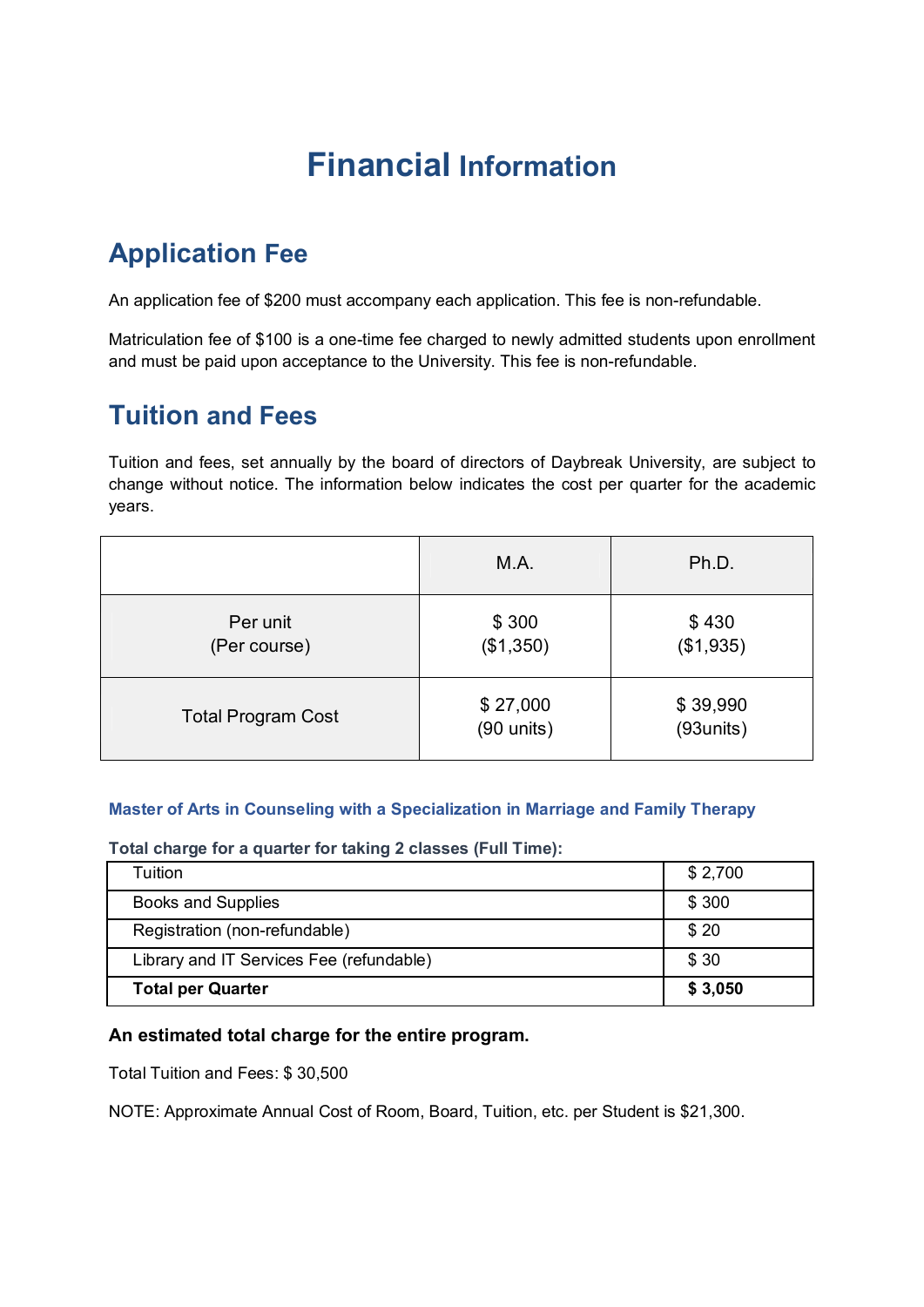#### **Doctor of Philosophy in Counseling with a Specialization in Marriage and Family Therapy**

| Tuition                                  | \$3,870 |
|------------------------------------------|---------|
| <b>Books and Supplies</b>                | \$300   |
| Registration (non-refundable)            | \$20    |
| Library and IT Services Fee (refundable) | \$30    |
| <b>Total</b>                             | \$4,220 |

**Total charge for a quarter for taking 2 classes (Full Time):**

### **An estimated total charge for the entire program**

Total Tuition and Fees: \$50,640

NOTE: Approximate Annual Cost of Room, Board, Tuition, etc. per Student is \$25,600.

# **School Fees**

| Contents                                       | Fee      |
|------------------------------------------------|----------|
| Application Fee (non-refundable)               | \$200.00 |
| <b>Matriculation Fee</b>                       | \$100.00 |
| International Student I-20                     | \$500.00 |
| Registration Fee (each term)                   | \$20.00  |
| Late Registration Fee (each credit)            | \$25.00  |
| Student Council Fee (once per degree)          | \$100.00 |
| Transfer Credit Fee (each term)                | \$25.00  |
| Degree Change/Upgrade Fee                      | \$100.00 |
| Adding and Withdraw Courses Fee (each request) | \$20.00  |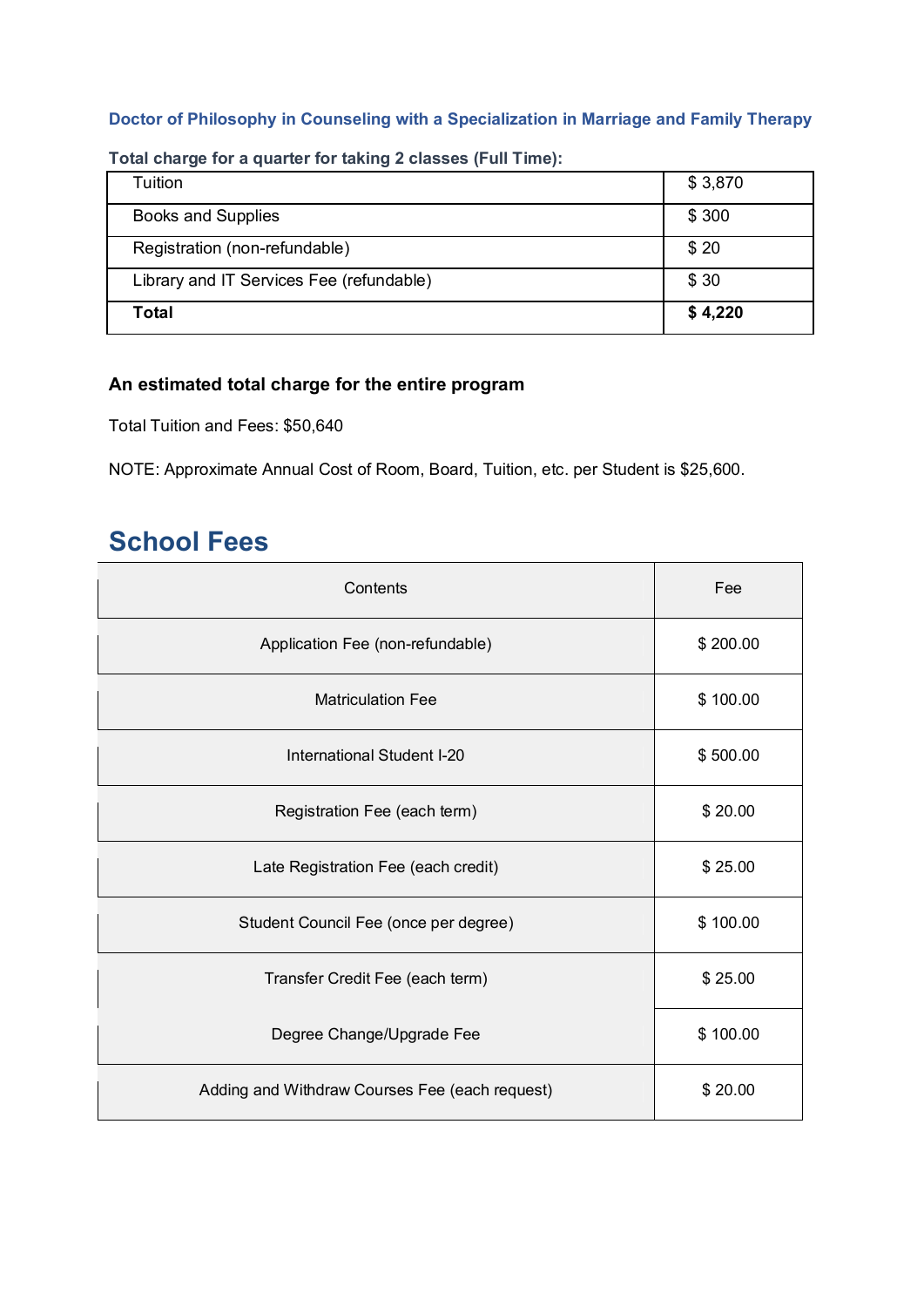| Degree Replacement Fee                        | \$25.00          |
|-----------------------------------------------|------------------|
| Reinstatement Fee (After one term of absence) | \$100.00         |
| Library Fee (each term)                       | \$30.00          |
| Master Comprehensive Exam                     | \$150.00         |
| Doctoral Comprehensive Exam                   | \$150.00         |
| <b>Graduation Fee-Master's Degree</b>         | \$600.00         |
| <b>Graduation Fee- Doctoral Degree</b>        | \$800.00         |
| Graduation Fee- Certificate and Diploma       | \$300.00         |
| Doctoral Dissertation or Project Fee          | \$500.00         |
| Doctoral Continuation Fee (per term)          | \$1,500.00       |
| <b>Student ID Card Fee</b>                    | \$20.00          |
| Student ID Card Replacement Fee               | \$30.00          |
| <b>Transcript Copy Fee</b>                    | \$10.00          |
| Postage Fee (Domestic)                        | \$10.00          |
| Postage Fee (International)                   | \$50.00 or above |
| Express Mail Delivery Fee (Domestic)          | \$25.00          |
| Express Mail Delivery Fee (International)     | \$50.00 or above |
| <b>Tuition Installation Fee</b>               | \$30.00          |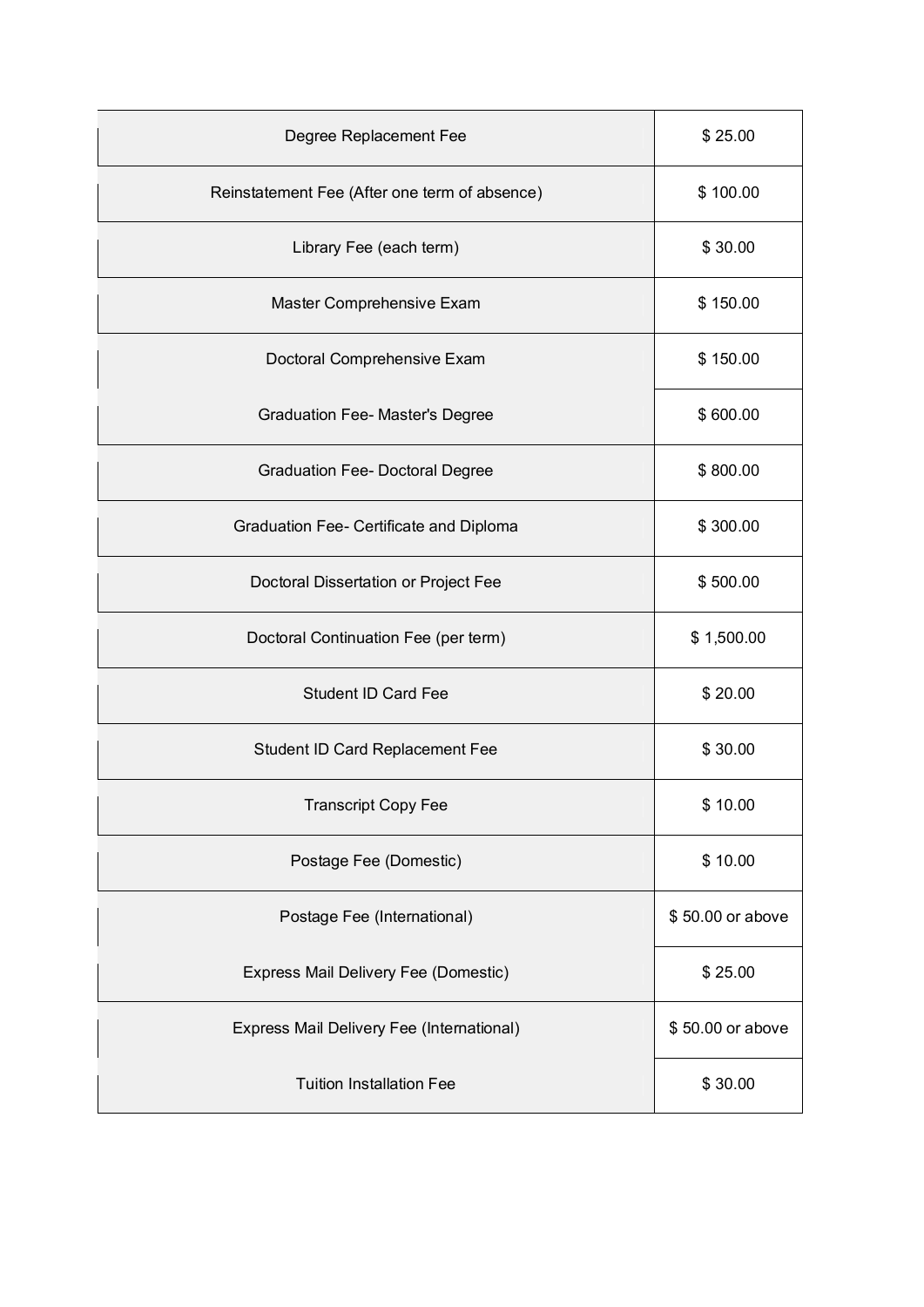### **Refund Policy Cancellation, Withdrawal, and Refund Policy**

Each student should be advised that a notice of cancellation shall be in writing, and that a withdrawal may be effectuated by the student's written notice or by the student's conduct, including, but not necessarily limited to, a student's lack of attendance. In compliance with the California Education Code, the refund policy for students who have completed 60 percent or less of the course of instruction is pro rata. The effective date of cancellation or withdrawal will be the date on which the student submits his or her notice to the Office of Admissions and Registrar. Tuition refunds are paid or credited to a student within 30 days of filing the withdrawal form.A refund of 100% of institutional charges, without penalty or obligation, shall be made of the amount paid, less a \$200.00 application fee for those students, who meet the following criteria:

- 1. Those whose class or classes were canceled by the University
- 2. Those who were not officially added by the instructor from a waiting list, and
- 3. A student has the right to cancel the Enrollment Agreement and obtain a refund of charges paid through attendance at the first-class session, or the seventh day after enrollment, whichever is later.

### **Tuition Refund Schedule**

The student will not get a refund after more than 60% of the instruction has been presented. For students who have completed 60% or less of the instruction period, the refund shall be on a pro rata basis. The exact amount of prorated refund will be based on the formula listed below. The following table provides the estimated amount of refund at each point of withdrawal:

| Percent of<br>Attendance | 10% | 20% | 30% | 40% | 50% | 60% | Over $60\%$ |
|--------------------------|-----|-----|-----|-----|-----|-----|-------------|
|                          |     |     |     |     |     |     |             |